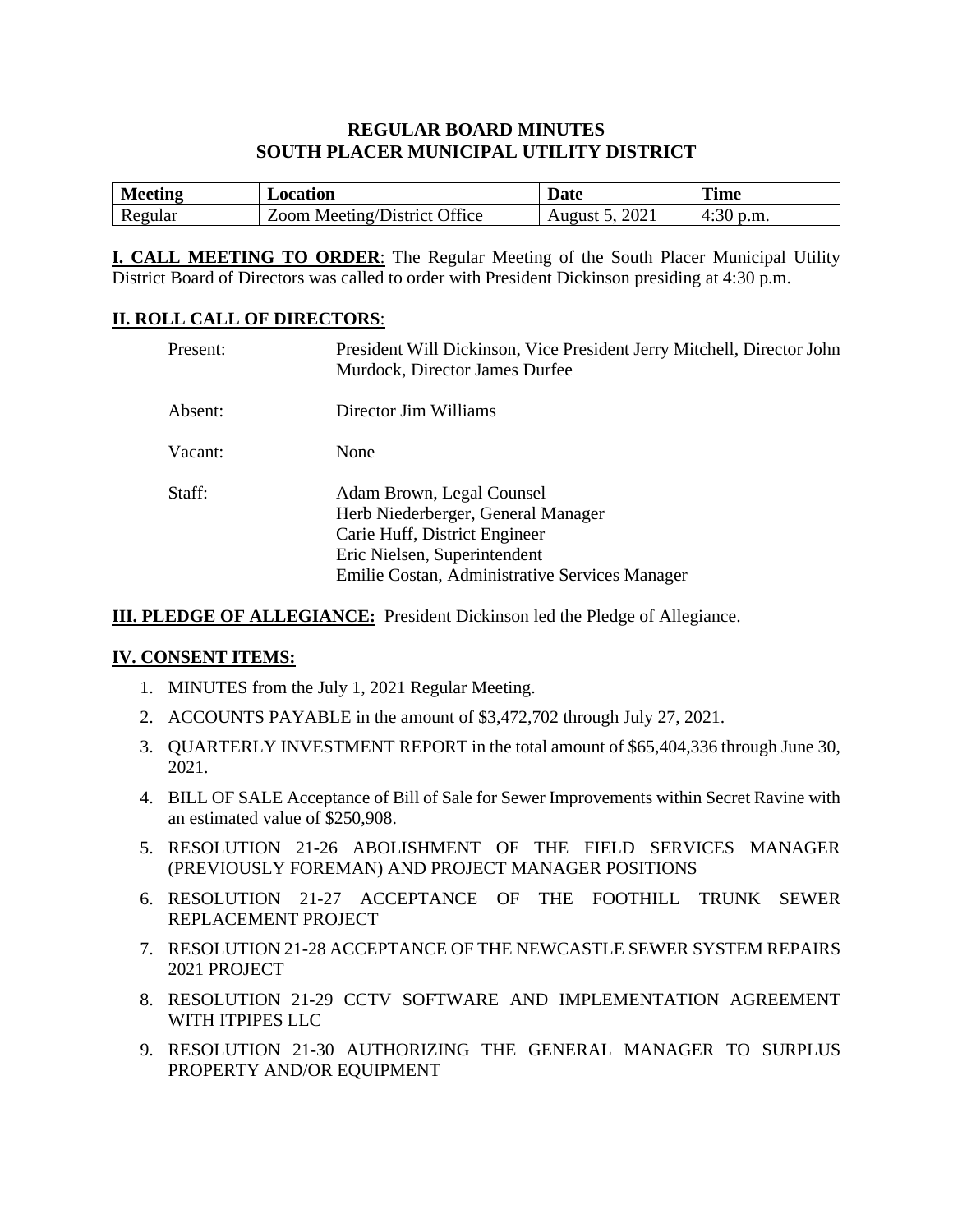Regular Board Meeting August 5, 2021 Page | 2

Director Durfee made a motion to approve the consent items; a second was made by Vice President Mitchell; a roll call vote was taken, and the motion carried 4-0.

# **V. PUBLIC COMMENTS:**

ASM Costan confirmed that no eComments were received. Hearing no other comments, the public comments session was closed.

# **VI. BOARD BUSINESS**

# **1. SUPERVISORY CONTROL AND DATA ACQUISITION (SCADA) MASTER PLAN PRESENTATION**

DS Nielsen presented the SCADA Master Plan to the Board, sharing the work that has been completed to ensure that the District can efficiently and effectively monitor the SPMUD collection system using SCADA technology, as well as the next steps to implement an updated system.

Vice President Mitchell and Director Murdock asked about other local agencies that are using SCADA. DS Nielsen shared that the City of Roseville implemented a SCADA system last year which included the remote system and the water and wastewater treatment plants. He shared that most local agencies, including Placer County, are currently using SCADA.

Vice President Mitchell inquired as to whether there are enough vendors to ensure a competitive market and about the timeline for completion. DS Nielsen shared that the District would like to move from the existing proprietary system to an open system where there are several providers to choose from. The Master Plan identifies a project timeline of 18 to 24 months.

President Dickinson asked if the vendor preparing the Master Plan will likely bid on the work and have an advantage over other competitors. DS Nielsen shared that the District plans to make the Master Plan available to all interested bidders and work to ensure that the process is competitive. President Dickinson also asked how often SCADA data is used. DS Nielsen shared that the data is currently used to respond to alarms. The District is looking for a system where staff can complete frequent monitoring and use historical data more effectively. The intent is for the data to be monitored daily to anticipate issues before an alarm is received. President Dickinson asked about the viability of continuing to use the current vendor and update existing equipment. DS Nielsen shared that there are challenges with the current vendor regarding limited functionality of the proprietary software, outdated security, and limited customer support.

Director Durfee asked that staff completed a weighted analysis of the items staff believes are most important to include in the upgraded system. Director Murdock asked about outreach to other agencies that have implemented systems. DS Nielsen shared that outreach will be incorporated into the procurement process.

The Board commended staff for ensuring the District is adequately prepared for the future and asked about the next steps. NS Nielsen shared that staff is continuing to move forward with design work and will be coming back to the Board with additional information for review and approval.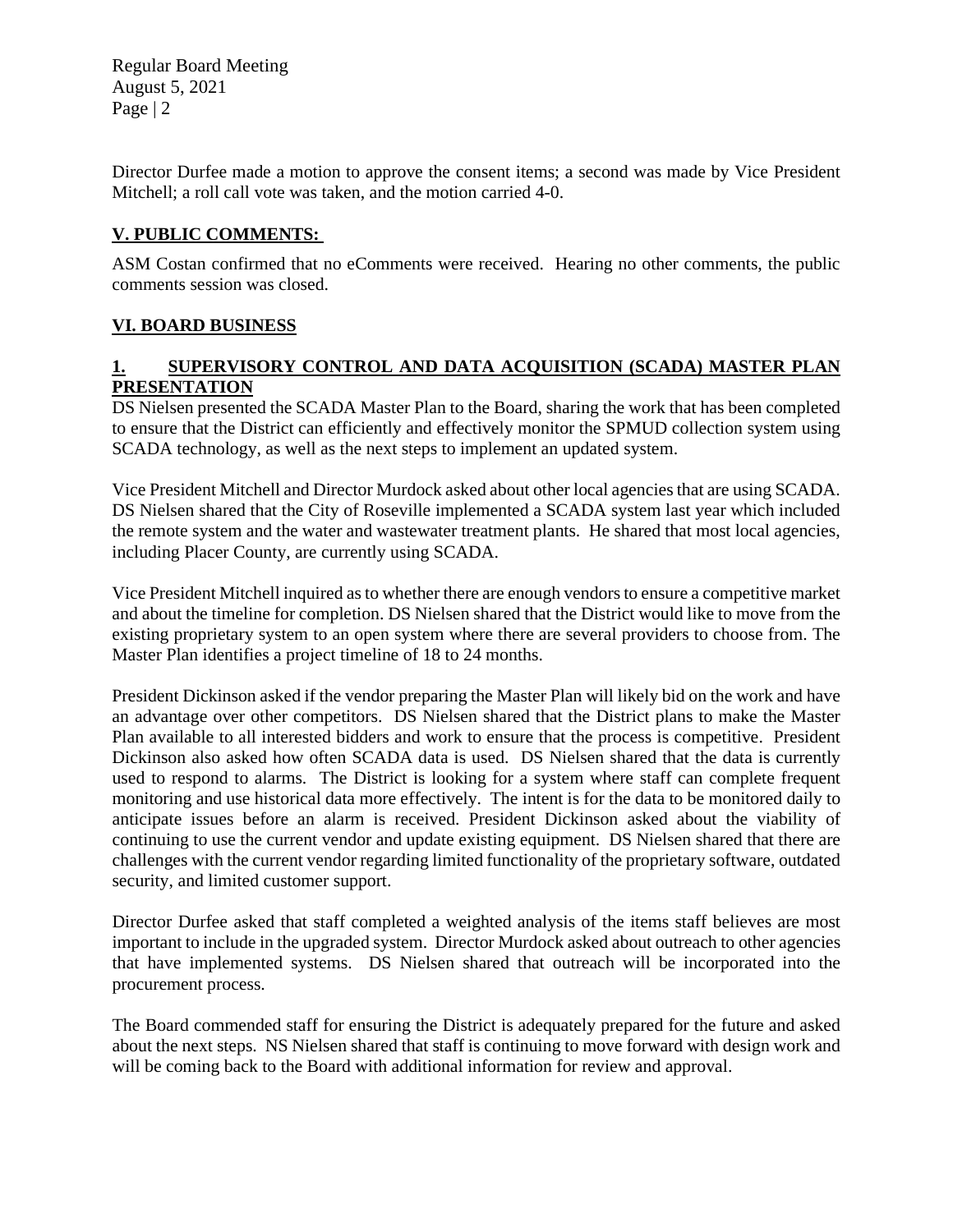Regular Board Meeting August 5, 2021 Page | 3

# **VII. REPORTS**

# 1. **District General Counsel (A. Brown):**

General Counsel Brown shared that the temporary suspension of certain provisions of the Brown Act allowing remote board meetings will expire on September 30, 2021. GC Brown will be following this item to see if the Governor extends the temporary suspension.

The Board discussed continuing to meet remotely due to the recent spike in cases and updated guidance from the Center for Disease Control (CDC).

# **2. General Manager (H. Niederberger):**

# **A. ASD, FSD & TSD Reports**:

Vice President Mitchell commented there are many large projects planned including the SCADA Master Plan, Corporation Yard Improvements, and the Atherton Trunk project and added that he is trusting that there are resources in place to complete this work. GM Niederberger shared that the projects are planned out such that staff should be able to manage the project workload.

President Dickinson asked if the District is changing the 457 provider from MassMutual to Empower? He shared that he was recently appointed to the Placer County Deferred Compensation Committee. He asked if the employees were involved in the decision to change providers. ASM Costan shared that it was not a change initiated by the District. MassMutual was acquired by Empower.

Vice President Mitchell asked what EPMC stands for. GM Niederberger shared that it is an item related to pension payments that will be discussed with the Personnel Advisory Committee and brought back to the Board for further discussion in September.

President Dickinson asked about the purchase orders over \$50,000 listed in the General Manager monthly report. GM Niederberger shared that these are blanket purchase orders used to pay monthly expenses. They are created for tracking purposes in the District's financial software. ASM Costan shared that the blanket purchase orders are closed at the end of the fiscal year and new ones are opened at the beginning of the fiscal year. GC Brown added that the purchase orders reflect the amount budgeted for the year and appear to be compliant with the District Purchasing Policy. The Board recommended a footnote to the table for these types of purchase orders.

Vice President Mitchell inquired as to the percentage of records that have been scanned into Laserfiche. ASM Costan shared that this is an ongoing effort that will likely continue for some time. Staff is making an extra effort to scan records in preparation for the Corporation Yard Improvement Project.

Director Murdock asked about the two service calls noted in the FSD report that the District was responsible for. DS Nielsen shared that these were both lateral stoppages. GM Niederberger shared that the District is experiencing a surge in cockroaches. The District has created a webpage with information for customers on this topic.

### **B. Information Items:** No additional items.